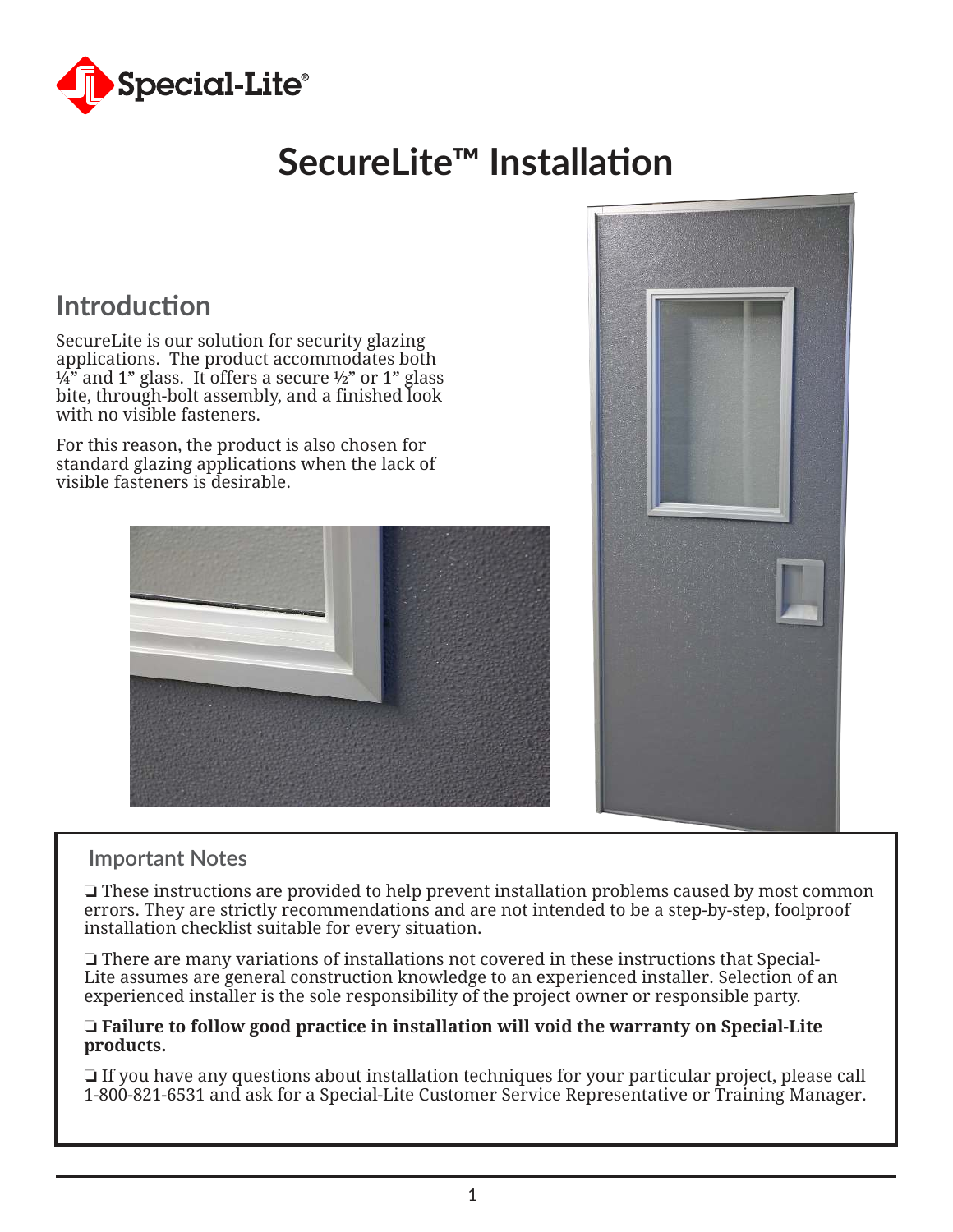## **Procedure**

#### **1. Identify and mark the frames**

a. Identify the interior frame. It is characterized by pre-drilled holes. Using a marker, designate a top edge and mark the piece for "interior top" or "IN TOP."

Even the exterior of the frame may be marked.



b. Identify a top edge of the exterior frame (no pre-drilled holes) and mark it as "exterior top" or "EX TOP."

#### **2. Drill holes for through bolts**

- a. Drill holes into the exterior frame to match the pre-drilled holes of the interior frame.
- b. Align the two pieces with matching top marks and clamp them together.
- c. Drill through the interior frame and into and through the exterior using a 13/64th inch drill bit. If that is not available, a 7/32nd inch bit will also work.



#### **3. Glaze exterior frame**

- a. Remove the clamps and set the interior frame aside for a moment.
- b. Use the loose glazing material included in your package for **three** sides of the exterior frame.



- c. Apply the glazing tape to the **top and sides** of the outer edge on the surfaces that will contact the door.
- **4. Clean the opening for the vision lite removing any debris**



#### **5. Place exterior frame**

a. Work from interior side of door.

 i. If door is unmounted, position it with low bevel or inside of door facing up or work from the interior side of an installed door.

 ii. If door is installed, you will need the assistance of a helper or will need a board to hold the exterior frame in place while you work.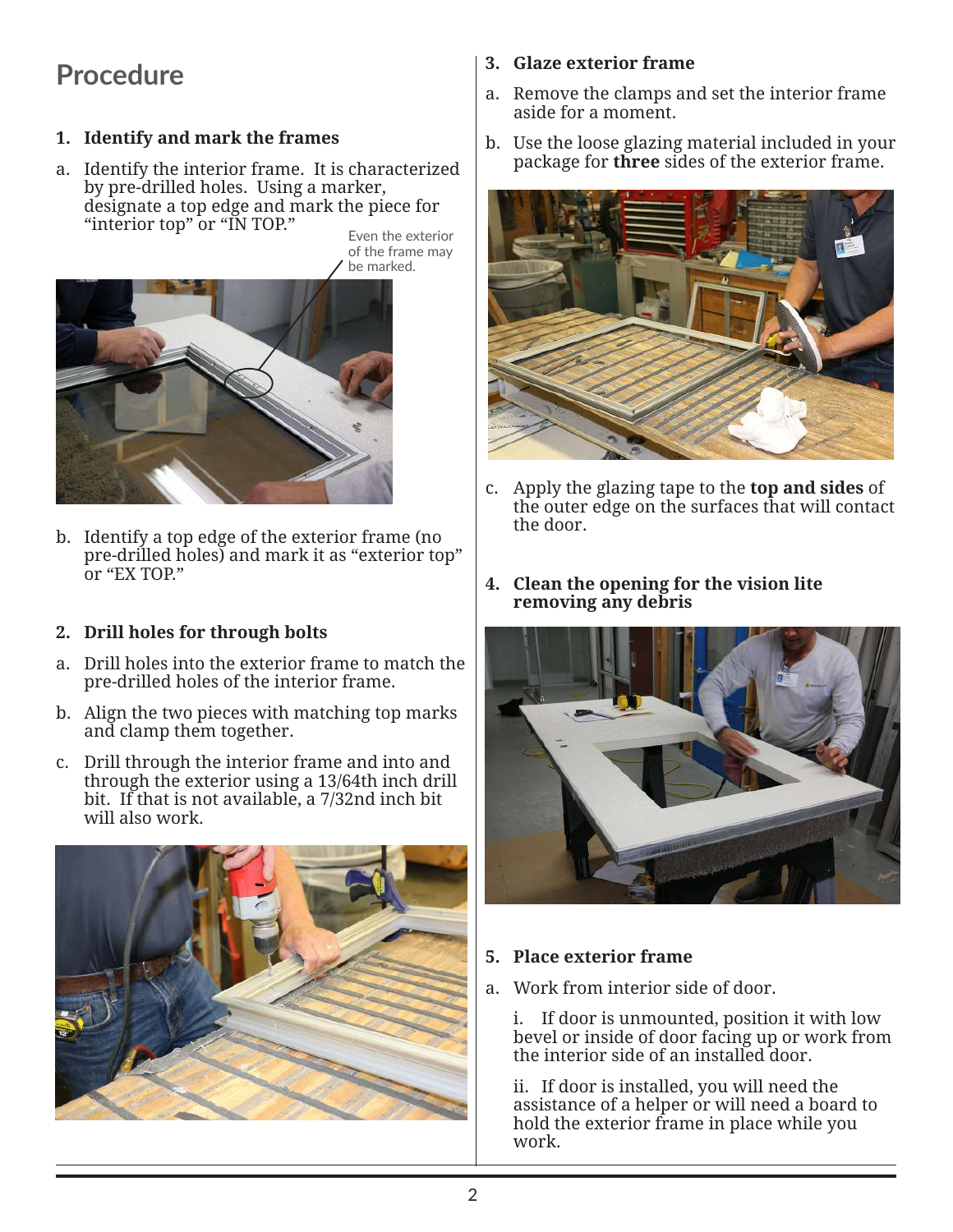- b. Note the top and bottom of the exterior frame (bottom should have no glazing tape).
- c. Place the exterior frame and secure with a sawhorse, workbench, or by clamping a board over it.



#### **6. Glazing**



**Note**

Follow the instructions of the glass manufacturer for glazing material and glass placement.

a. Glaze the glass contact surfaces of the exterior frame.



b. Place the glass.



c. Glaze the glass contact surfaces of the interior frame, making note of the top edge.



d. Set interior frame in place.